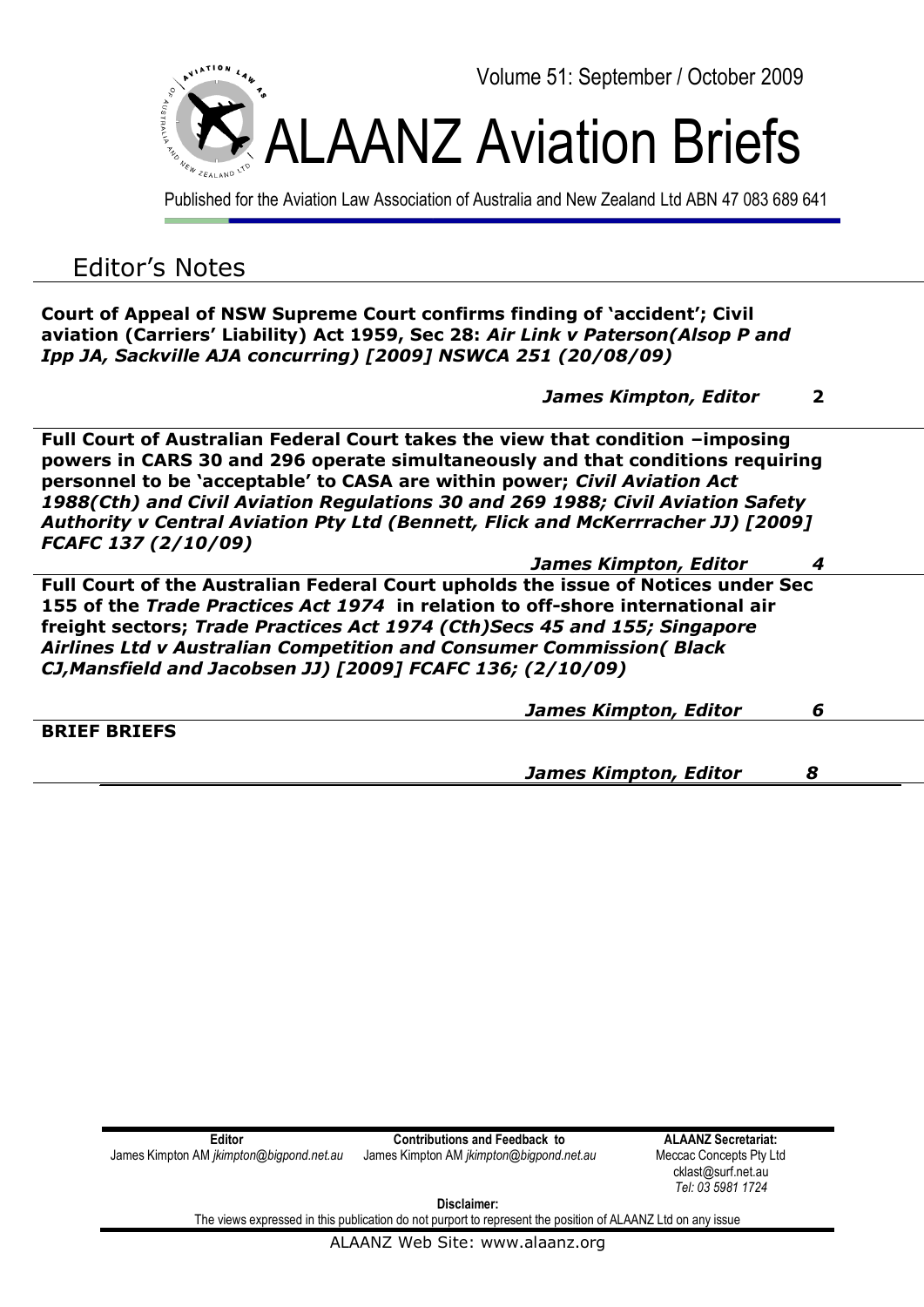## **Court of Appeal of NSW Supreme Court confirms finding of 'accident'; Civil aviation (Carriers' Liability) Act 1959, Sec 28:** *Air Link v Paterson(Alsop P and Ipp JA, Sackville AJA concurring) [2009] NSWCA 251 (20/08/09)*

This is an appeal from the NSW District Court, which deals with the expression 'accident' as it is found in Part IV of the Civil Aviation (Carriers' Liability) Act 1959.This Part is concerned with domestic aviation and applies the Warsaw Convention regime ( in a modified form not relevant to this appeal) to domestic aviation. Thus the Court was concerned with the application of Clause 17 of the Convention to the facts of the case.

Injury to the passenger occurred when he was disembarking from the appellant's small passenger aeroplane at Dubbo. The means of disembarkation was via a ladder suspended from the aircraft which did not reach all the way to the tarmac. A "step" was therefore supplied to enable the passenger to reach the tarmac. The respondent, whom the evidence suggested was a physically substantial figure, was injured when the step failed to effectively perform its function and he fell. There was no apparent cause of the step's failure. In confirming the District Court's finding that the carrier was liable, the Court took the view that the absence of an explanation was no bar to the respondent's case.

It also took the view that there was nothing that the respondent did in the course of embarkation that caused the failure of the step and he had no characteristics that might have caused it to fail.

In reaching its conclusion the majority said that the respondent "discharged the onus of proof in showing that the event which caused him to fall was one which was unusual, unexpected, and externally caused, even if the precise details and character of that external cause was not proved"(para 50).

Earlier, the majority had said (para 42): "There was an event: the sudden movement of the step. That sudden movement of the step was physically external to the passenger. That sudden movement of the step was unexpected and abnormal. In our view there was plainly an accident within the meaning of Art  $17$ 

Sackville AJA, in his concurrence, pointed out that "a passenger could not succeed unless something unusual or unexpected happened on board in the sense of a departure from the standard conditions of and procedures relating to air travel", factors missing from *Povey* but present in this case (paras 106 – 108).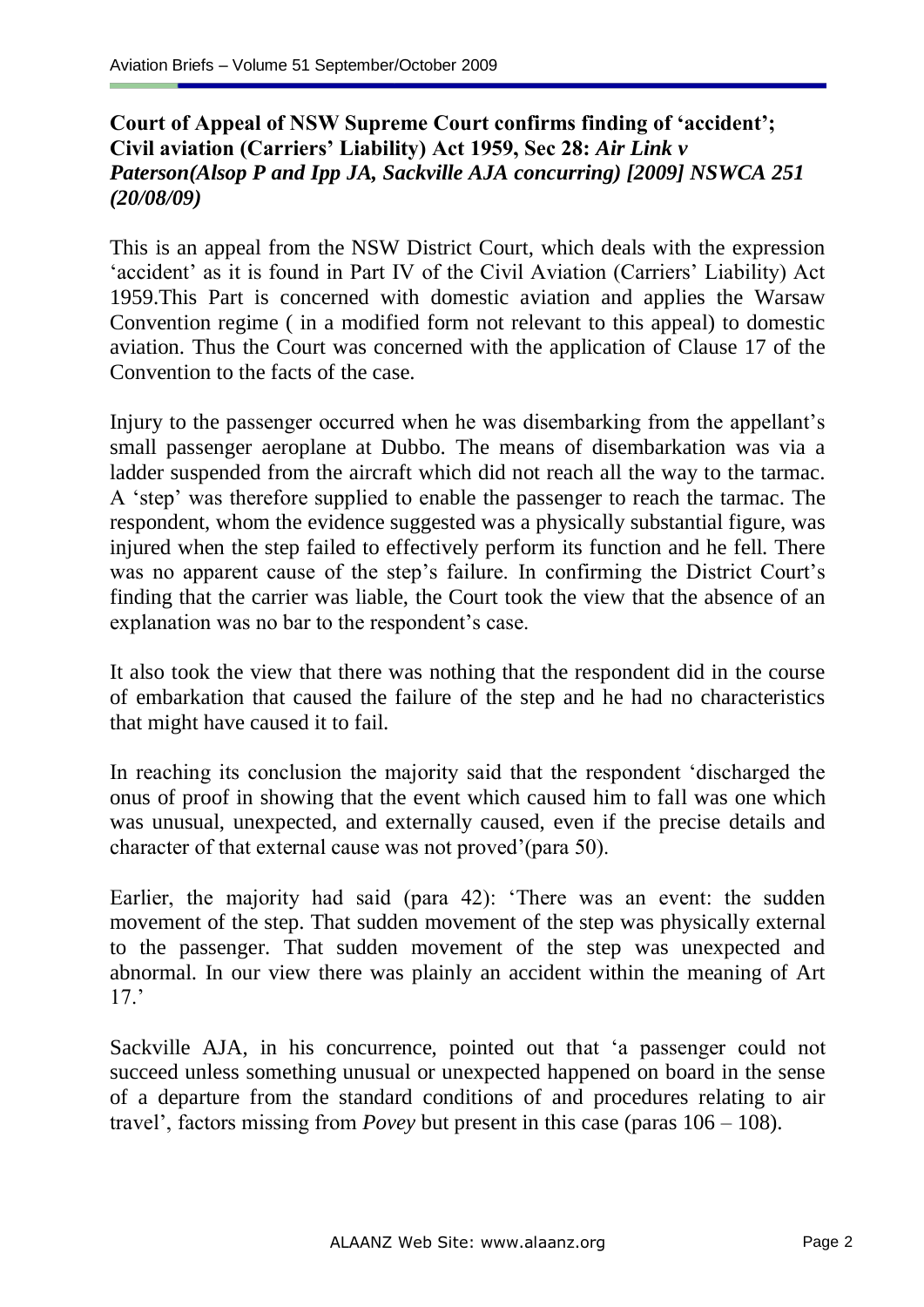Later His Honour sought to curtail the reading of the authorities to mean that the passenger must show that the accident occurred "independently of anything done by the passenger….the mere fact that the passenger has brought himself or herself into contact with a piece of equipment that is not operating in the usual, normal and expected way does not prevent the event from being an "accident" for the purposes of the *Convention*…" (para 120).

In reaching its conclusion the Court canvassed the relevant authorities from Australian and overseas appellate courts (including *Air France v Saks 470 US 392 (1985)*, *Barklay v British Airways plc [2009]1 All ER 871, Povey v Qantas Airways Ltd (2005) 223 CLR 189 and In re Deep Vein Thrombosis and Air Travel Group Litigation [2006]1 AC 495*) demonstrating once more the international nature of the law that governs Warsaw Convention matters.

The Court (per Sackville AJA at para 101) acknowledged the changes to Australian law in this area resulting from ratification of the Montreal Convention 1999 but took the unsurprising view that they did not affect the outcome in this case.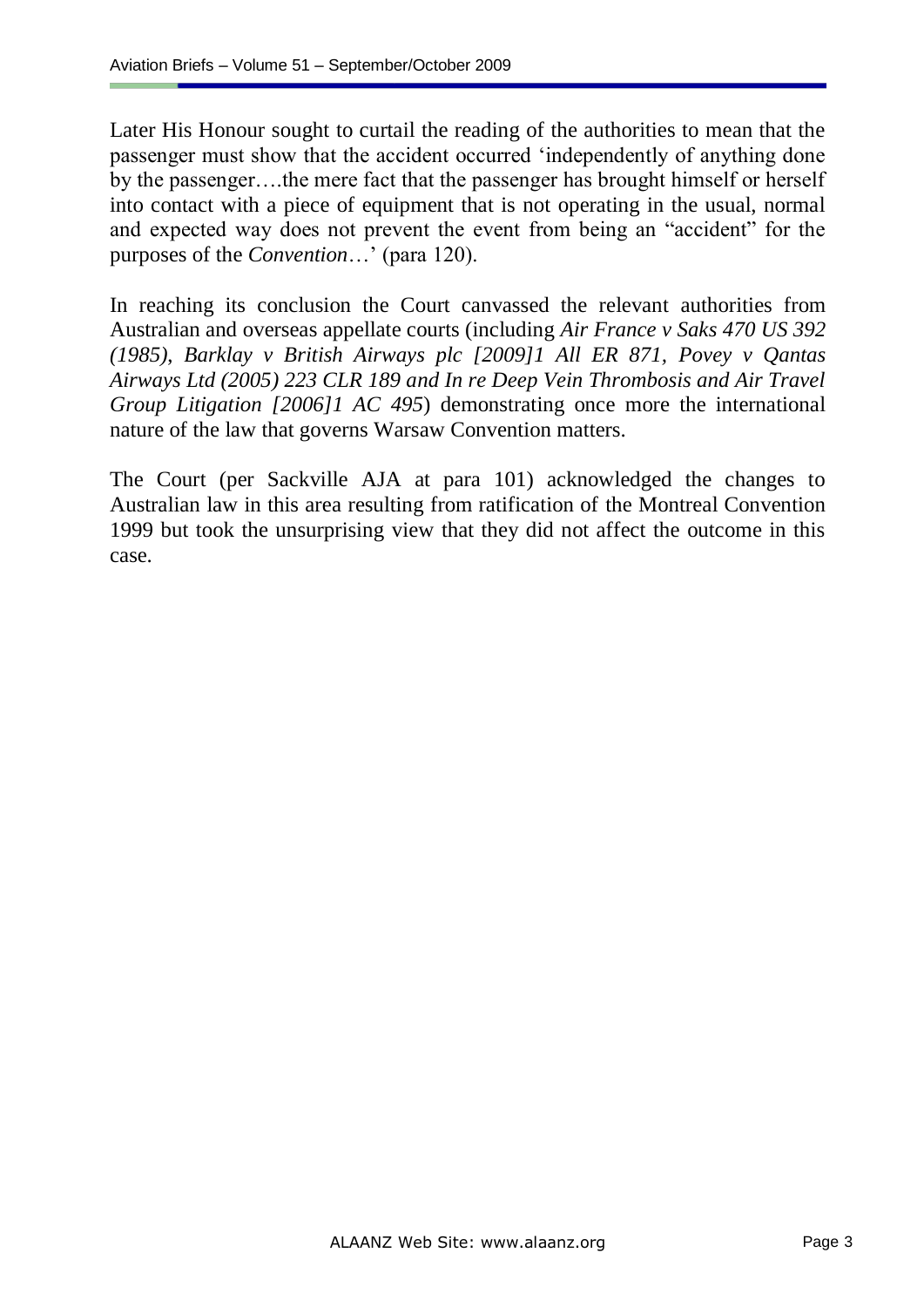**Full Court of Australian Federal Court takes the view that condition – imposing powers in CARS 30 and 296 operate simultaneously and that conditions requiring personnel to be 'acceptable' to CASA are within power;** *Civil Aviation Act 1988(Cth) and Civil Aviation Regulations 30 and 269 1988; Civil Aviation Safety Authority v Central Aviation Pty Ltd (Bennett, Flick and McKerrracher JJ) [2009] FCAFC 137 (2/10/09)* 

This case arises from an appeal by CASA against a decision of the Federal Court at first instance to uphold the approach of the Administrative Appeals Tribunal (AAT) in issuing a Certificate of Approval (COA) where CASA had declined to do so. CASA had succeeded at first instance on one of its grounds for seeking an Order to review under the Administrative Decisions (Judicial Review) Act. This was inadequacy of reasons from the AAT. However, the order of the Court to remit the matter for reconsideration by the tribunal member who had earlier considered the matter could not be fulfilled. More pertinently for this note, CASA also challenged the view of the lower court as to the operation of the regulatory scheme in the circumstances.

The factual background was that CASA had decided to cancel the respondent's COA. As a result it was no longer able to undertake aircraft maintenance. It was this decision that was challenged in the AAT. In issuing a new approval, the AAT imposed conditions. Some of these were derived from Civil Aviation Regulation (CAR) 30 and some from CAR 269(1).CASA, seeking an Order to Review from the Federal Court, argued that it was not open for AAT to use conditions derived from both these regulatory provisions when an approval was being issued afresh. In other words, CASA's view was that only the condition-making power in CAR 30, which provides for the regime for approval of COA holders, was available at the time of issue of the approval.

Included amongst the conditions imposed by the AAT were requirements that a licensed aircraft maintenance engineer and auditor "acceptable to CASA" be appointed by the respondent. These were also challenged on the grounds that they involved the AAT stepping into CASA's shoes and utilised 'un-stated criteria' (para 33).

In dealing with these regulatory aspects of the appeal the Court acknowledged that "the better view is that the general regime for maintenance of aircraft is governed by reg 30 but reg 269 deals with specific matters that CASA may take in specified circumstances of concern" (para 27).As noted below the Court accepted the view of the judge at first instance that Reg 269 is concerned with the imposition of conditions for "disciplinary reasons".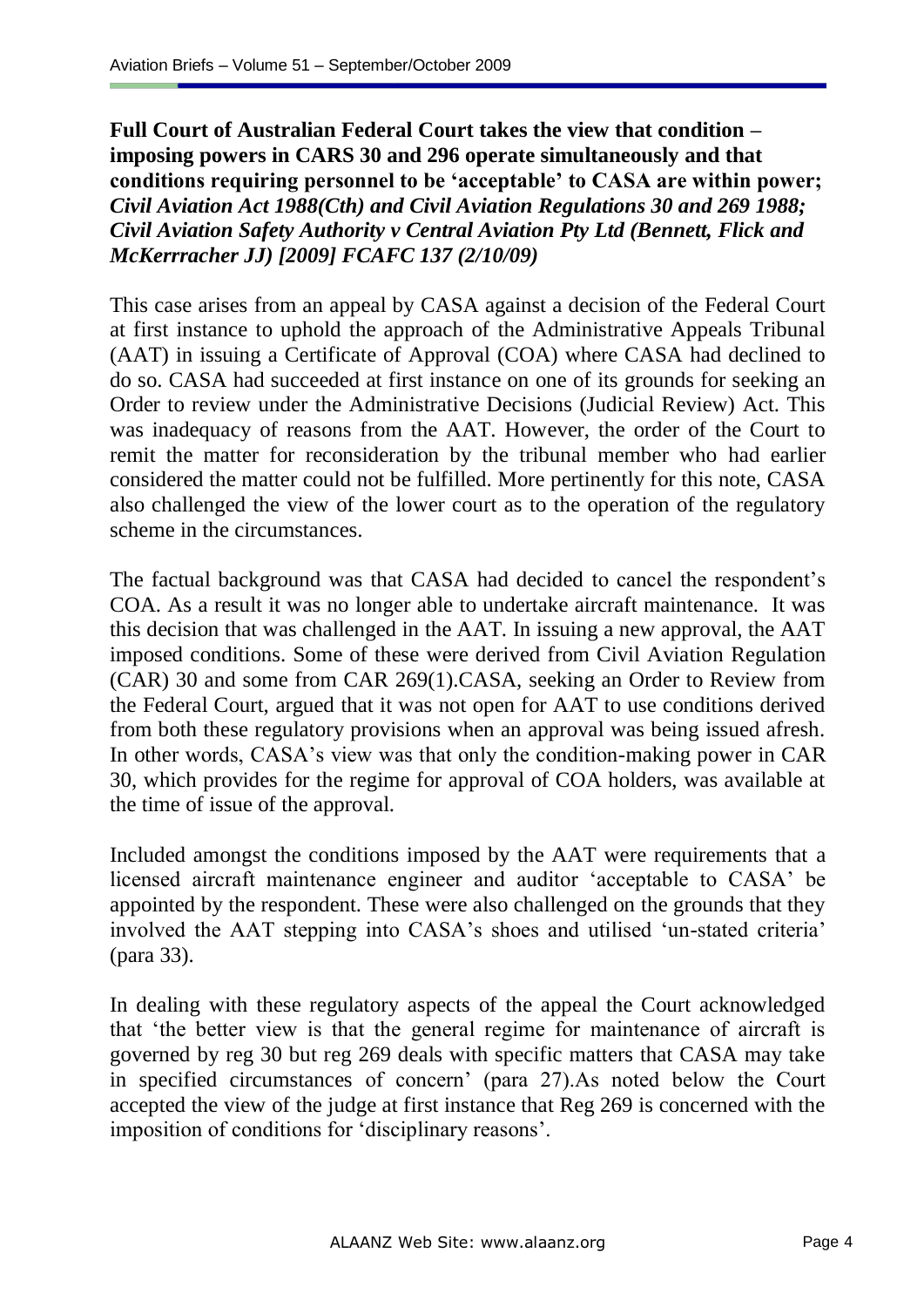The Court notes inter alia that Reg 269(1) "does not contain any express limitation on its application other than any limitation imposed by reg 269 itself; is broad in its application, extending to matters such as air safety; allows for variation of, amongst other things, licences that have already been issued; and is directed specifically…to permitting a response by CASA when specified matters of concern have arisen….(para25).

At para 28 the Court took the view that the primary judge was correct in delineating the roles that both provisions could have simultaneously, in parallel as it were. The Court quotes with approval the primary judge's view that 'reg 30(3) is not to be seen, as the Authority contends, as specific power to impose conditions but rather as a general one enlivened whenever the safety of ait navigation requires it. It is reg 269(1) which is the specific provision. It is concerned, relevantly, with the imposition of conditions for, broadly speaking, disciplinary reasons. So viewed, it is not a question of a general provision being used to defeat the limitations of a more specific provision but rather the ordinary usage of a specific provision to carry out its clearly intended purpose".

In relation to the conditions regarding the appointment of persons "acceptable to CASA", the Court took the view (at para 32) that this was not a remission to CASA but the exercise by the Tribunal of a power granted to CASA and distinguished *CASA v Allan (2001) 114 FCR 14*.

The Court having rejected an argument that the concept of "acceptability" involved indeterminacy (at paras 33 and 34), went on to describe what "acceptability" means in practice: "[It] would be measured by both the fundamental purpose of the legislative regime, namely air navigation safety ...' and the specific concerns with respect to the respondent (para 35) and it goes on to say (para 36) "The notion of acceptability thus constrained is not difficult to understand. By the imposed conditions, CASA is given flexibility to ensure that any person so appointed is *'acceptable'* in the sense of being someone who can, in CASA"s view, implement efficiently and consistently with the objectives of the legislative regime, the practices for which the proposed new employees are to be engaged. At all times CASA would have in mind the objectives of the *Civil Aviation Act 1988* (Cth) (to establish a regulatory framework for maintaining, enhancing and promoting civil aviation, with particular emphasis on preventing aviation accidents and incidents) just as it obviously did when initially exercising its powers to cancel the COA and licence".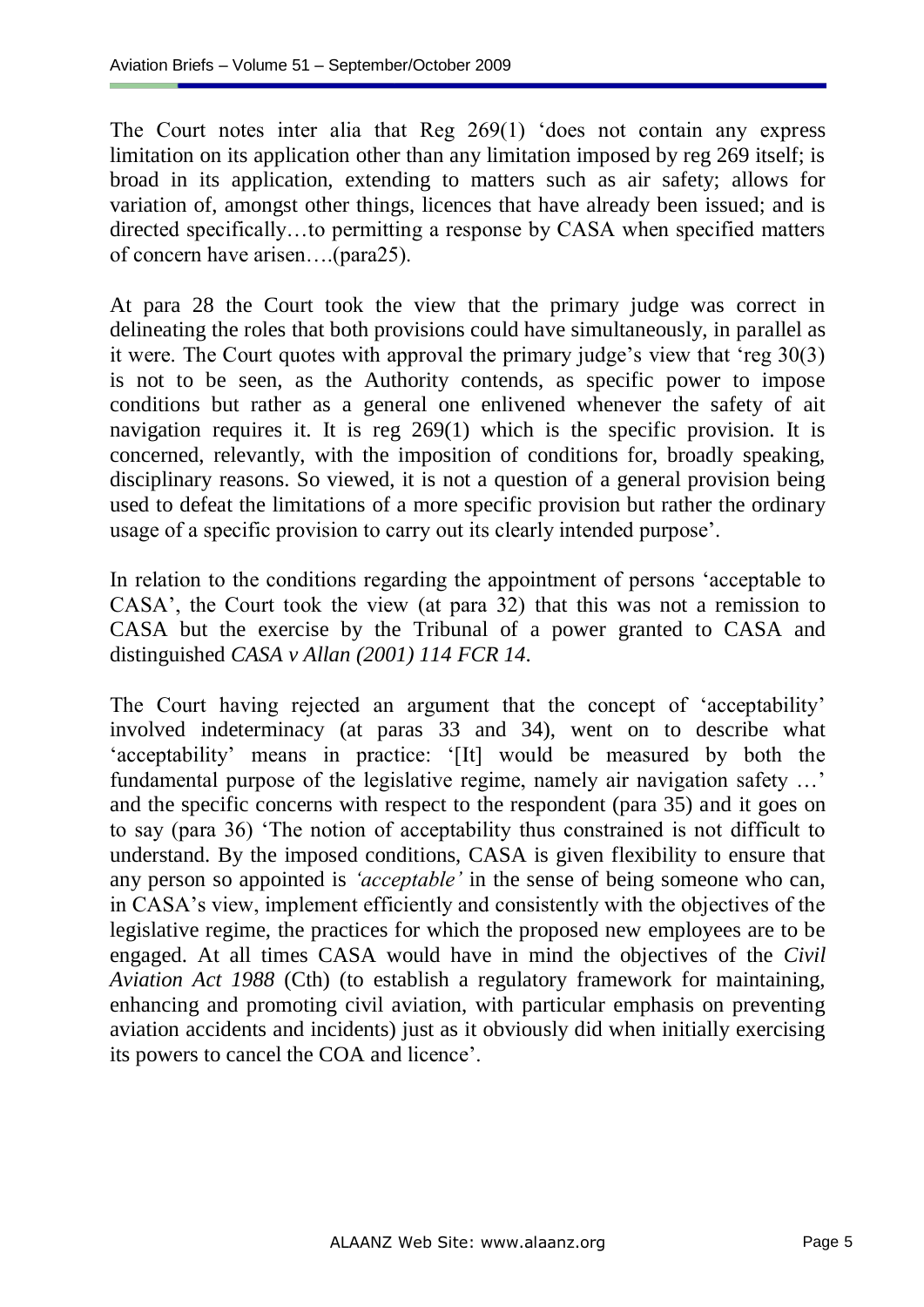**Full Court of the Australian Federal Court upholds the issue of Notices under Sec 155 of the** *Trade Practices Act 1974* **in relation to off-shore international air freight sectors;** *Trade Practices Act 1974 (Cth)Secs 45 and 155; Singapore Airlines Ltd v Australian Competition and Consumer Commission( Black CJ,Mansfield and Jacobsen JJ) [2009] FCAFC 136; (2/10/09)* 

The Full Court of the Federal Court was concerned, on appeal, with the question of whether city pairs fully outside of Australia are legitimately canvassed in a Notice under Sec 155 of the Trade Practices Act 1974. The proceedings arose from the long-running investigation and proceedings by the Australian Competition and Consumer Commission (ACCC) arising from the alleged air freight cartel which led to the imposition of fuel surcharges in 2006.

The Notices in question sought the production of materials with respect to a fuel surcharge 'including on routes to and/or from Australia'. Singapore Airlines' contention as summarised by the Court was that this phrase extended the notices to the "making and giving effect to arrangements fixing the prices of international air cargo services supplied on any route throughout the world without any connection to Australia"(para 4).

The legislative context in which the Notices are issued is the requirement in the Act that a Notice under Sec 155 to furnish information or produce documents can only be issued if the ACCC has "reason to believe" that the Act has been contravened. In this case the alleged contravention was in breach of Sec 45 of the Trade Practices Act which relates to the making of arrangements or understandings that have the effect of lessening competition, and the giving effect to such arrangements, in a market in Australia.

The Court took the view that what was being raised was not only the construction of the words in the Notices but also whether there was a proper "matter" entitling the conduct of the investigation and the issue of the Notices in the first place.

At paras 56-59 the Court finds in favour of the Commission with respect to the ambit of the Notices. This is because 'international air cargo services' in the Notices means " transportation of air cargo between international airports, including between Australia and foreign airports', and they include 'code sharing' or "interlining" arrangements. The definition is seen as resolving the question of 'matter' because it indicates that the services 'are not confined to routes to or from Australia but include those legs of the journey which comprise individual sectors of the journey from Australia to the ultimate destination, or from the point of origin to Australia.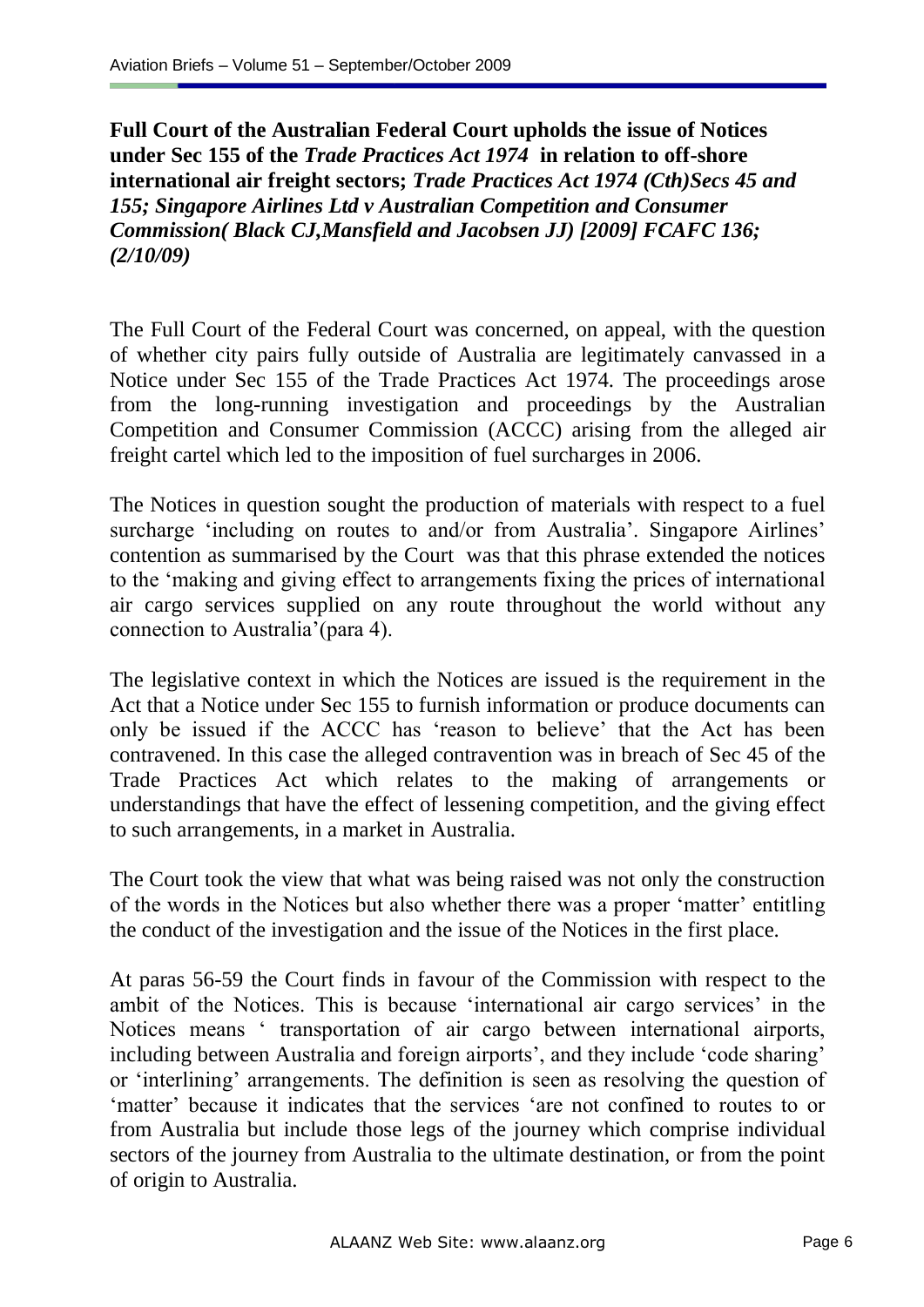It then concludes (at paras 73 and 74), after discussion of the phrase "market in Australia" that even if the airlines do not "compete in a market in Australia for the supply of international air cargo services on every route throughout the world… it is not idle speculation or an improbable circumstance that facts will come to light which show that the relevant competition occurred in a market in Australia, or at least as part of such a market'. The court refers to the example given by the judge at first instance of the Singapore-Bangalore sector as a component of the Australia-Bangalore market.

Thus the Court finds that there a "matter" for the purpose of the Notices and that the Notices are sufficiently linked to the "matter".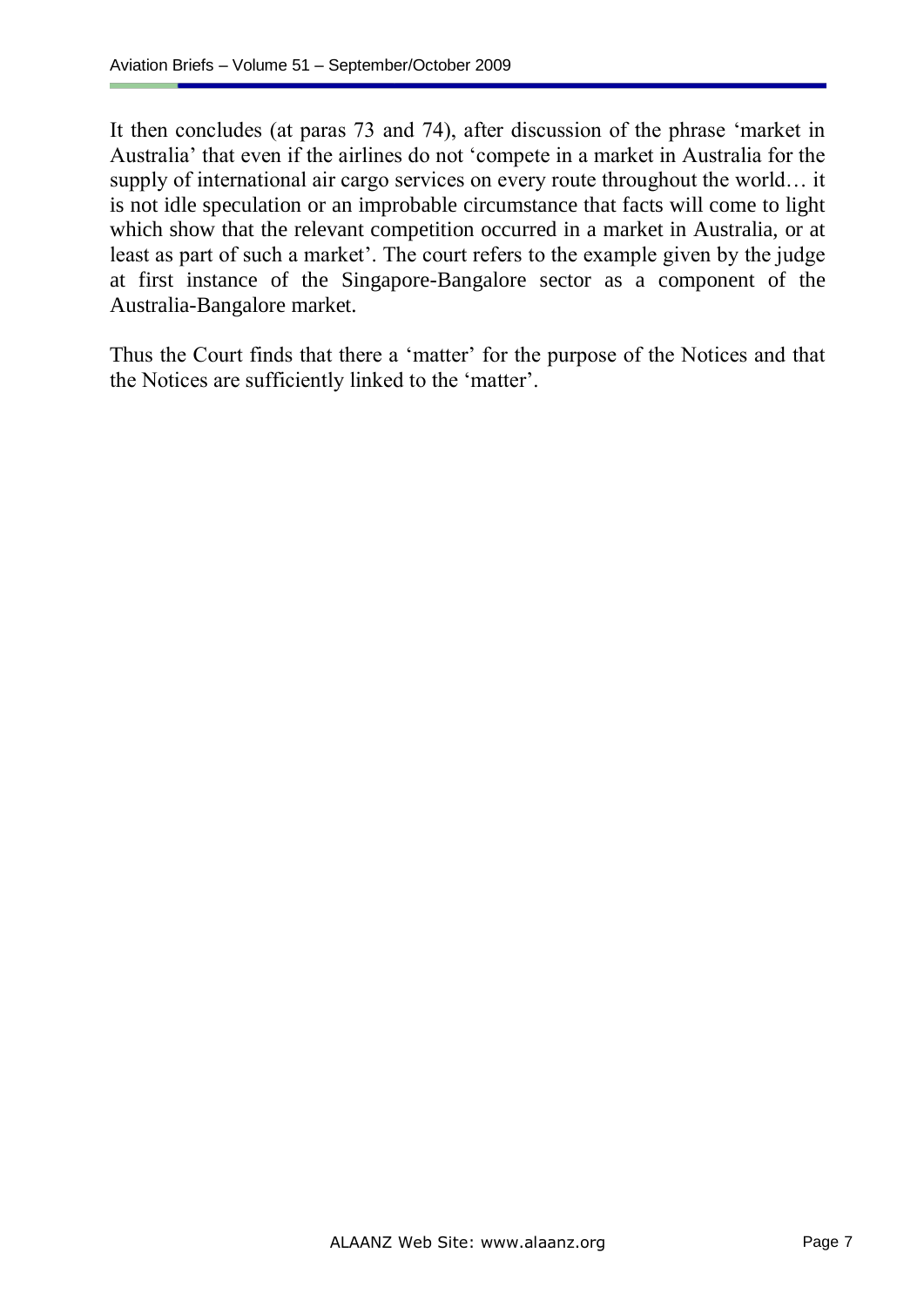## **BRIEF BRIEFS**

**Commonwealth Infrastructure Minister approves Master Plan for Canberra International Airport but declines to endorse the airport's aspirations to become Sydney's second airport:** In a press release dated 28<sup>th</sup> August entitled "Canberra Airport"s Master Plan approved", the Minister indicates his approval of the revised Draft Master Plan submitted by the airport following his refusal to approve an earlier version last year. However, the announcement specifically declines to 'endorse' the airport's ambition to become Sydney's second airport. This follows the Minister's similar earlier reluctance to approve projected activity levels for Sydney Airport when announcing his approval of Sydney airport"s master plan. These approvals are given under the Airports Act 1996 but these press releases are not the Minister"s formal approval documents, which are provided to the airport. The regulatory effect of these statements in the approval announcements is not clear.

**Commonwealth Infrastructure Minister approves Brisbane Airport Master Plan with a number of potential constraints:** In a press release dated 17<sup>th</sup> September entitled 'Approval of Brisbane Airport's Master Plan' the Minister announced that he had approved the airport's master plan with what could be characterised as five major constraints on its potential future development.

These are:

-the development of an integrated and comprehensive strategy for community engagement on its operations

-the establishment of a new permanent committee with community representatives to consider ways to improve long term noise mitigation measures

-the examination by the airport of all runway options for departures and arrivals with the aim of maximising over water operations and minimising aircraft noise over urban areas

-the establishment of a 'Community Experiential Centre' onsite with displays, demonstrations and online information about aircraft noise

-the periodic review by the Government of the need for a curfew at the airport

The release also acknowledges the economic benefit of the airport and ongoing investments at the airport. However, it also states that "the airport has a responsibility to be a good neighbour".